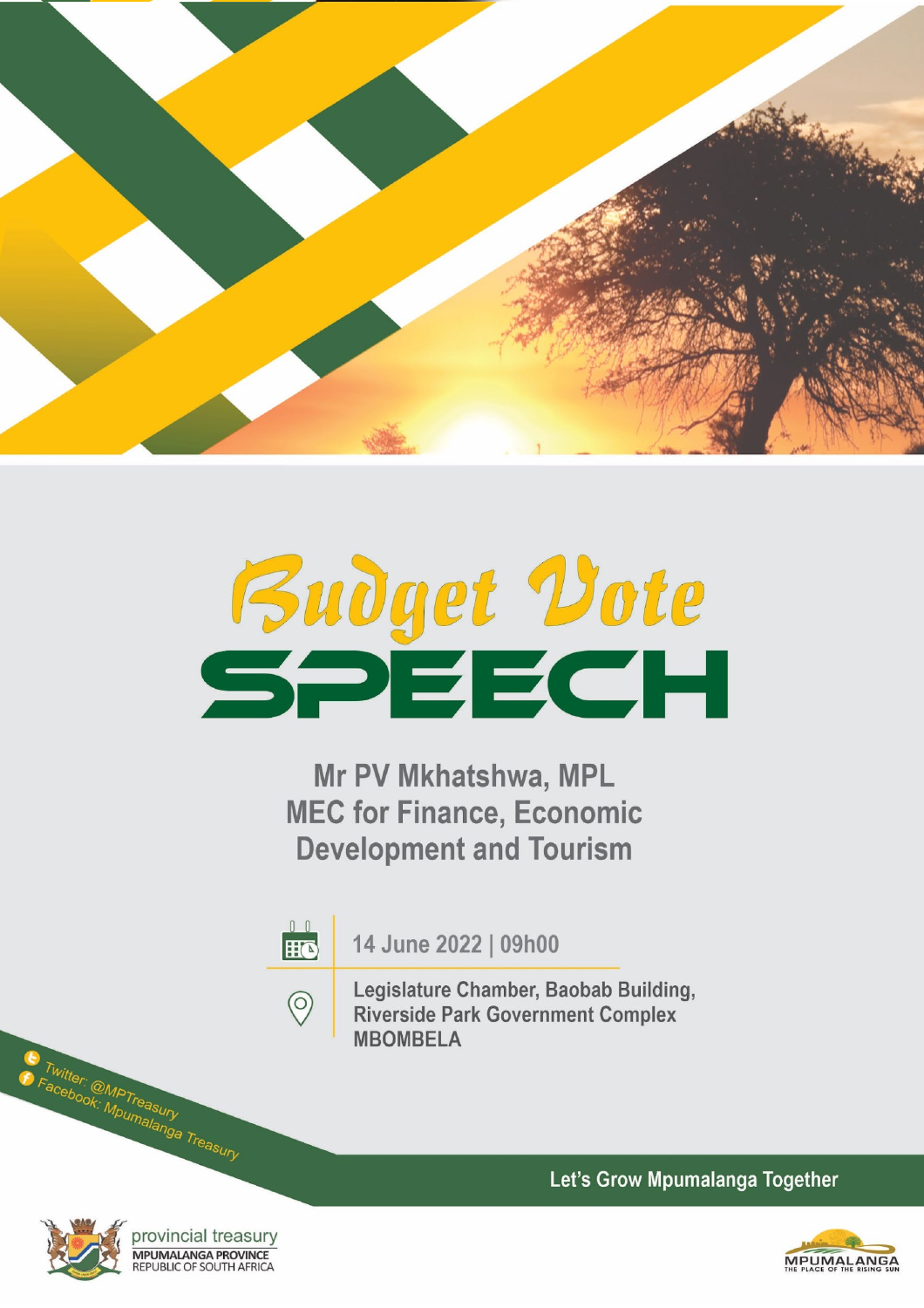Mpumalanga Provincial Treasury | Budget Vote Speech for 2022/23

### **ADDRESS BY THE MEC FOR FINANCE, ECONOMIC DEVELOPMENT AND TOURISM, MR. PV MKHATSHWA (MPL) ON BUDGET VOTE OF THE MPUMALANGA PROVINCIAL TREASURY FOR THE 2022/23 FINANCIAL YEAR**

- Honourable Speaker and Deputy Speaker
- Honourable Premier Refilwe Mtshweni-Tsipane
- Colleagues in the Executive Council
- Chief Whip of the Majority Party and Leader of the Official Opposition
- Honourable Members of the Provincial Legislature
- Director-General, Head Official of Provincial Treasury, and all senior government administrators
- The leadership of trade unions
- Citizens of Mpumalanga
- Ladies and Gentlemen

It is my distinct honour to table the Budget Vote of the Provincial Treasury for the 2022/23 financial year to this August House.

We present this Budget Vote in the context of continuing difficult global economic and fiscal environment.

The International Monetary Fund postulates that most sub-Saharan countries are experiencing economic setbacks in the backdrop of the global health pandemic.

Furthermore, the ongoing geopolitical tension between Russia and Ukraine, which is continuing unabatedly, continues to have direct and dire economic impacts on the economy.

While South Africa's economy is in the recovery phase, the global phenomenon of high inflation continues to create another layer of discomfort and possible economic shocks in the short to medium term.

As a result, it has become increasingly difficult for South African consumers to buy essentials, use public transport, and afford other essentials due to rising costs which have significantly affected, in the main, the low-income households.

However, as the Provincial Government, we have an existential task to put in place key and tangible plans to mitigate these challenges and ensure the citizens of Mpumalanga are cushioned against these tensions.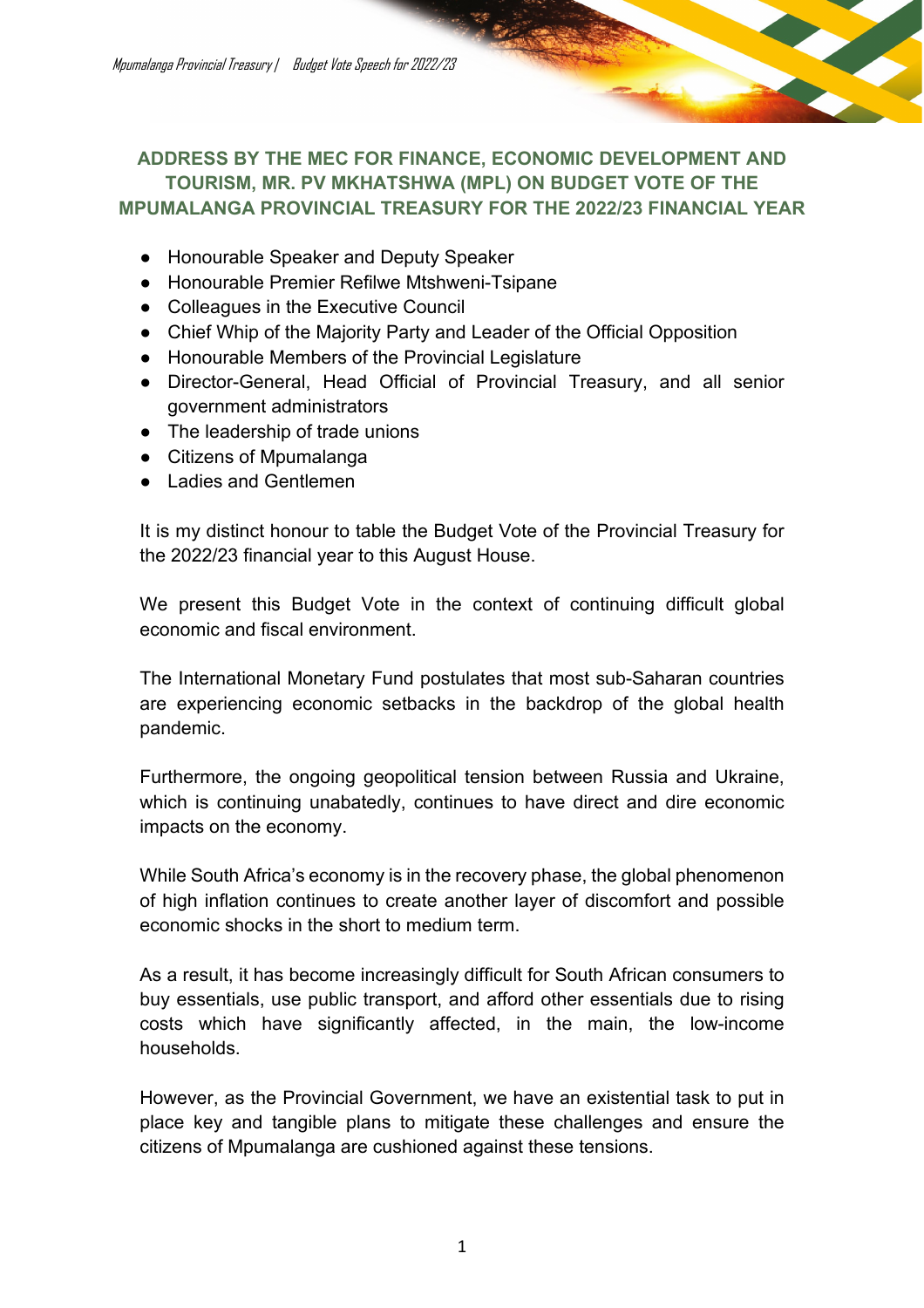As articulated during the occasion of the tabling of the Provincial Budget earlier this year, we will continue to use all available strategic levers highlighted in our Economic Recovery Plan, APP, and the Premier's State of the Province Address to address poverty, unemployment and inequality while responding to the damaging impact of COVID19 on the economy and livelihood of our people.

### **BUDGET MANAGEMENT**

Honourable Speaker

The primary role of the Provincial Treasury is to prepare a budget that reflects the government's social and economic priorities and gives substance to the reforms and development commitments of the state.

As the custodian of the fiscal framework in the Province, the Provincial Treasury must be alive to significant risks to the fiscal outlook and promote efficiencies in managing budgets internally and throughout the administration. In this regard, we will continue to promote sustainable resource management through:

- The preparation of a provincial budget that prioritises service delivery; and
- Monitoring spending and reporting on the budget implementation in both the PFMA and MFMA institutions in the Province, amongst others.

One of the priority initiatives in the 2022/23 financial year is the expenditure reviews in selected Provincial Government Departments. The reviews will assist us to identify necessary cost control measures and support efforts to ensure spending prudency and continuity of service delivery programmes.

### **STAFF VERIFICATION**

### Honourable Speaker

Section 18 of the Public Finance Management Act, Act No. 1 of 1999, requires the Provincial Treasury to promote and enforce transparency and effective management in respect of revenue, expenditure, assets and liabilities of provincial departments and provincial public entities.

To ensure the credibility of the provincial budget, we have embarked on the verification of the provincial government payroll covering eighty-three thousand one hundred and six (83,106) employees who are registered on the Persal System.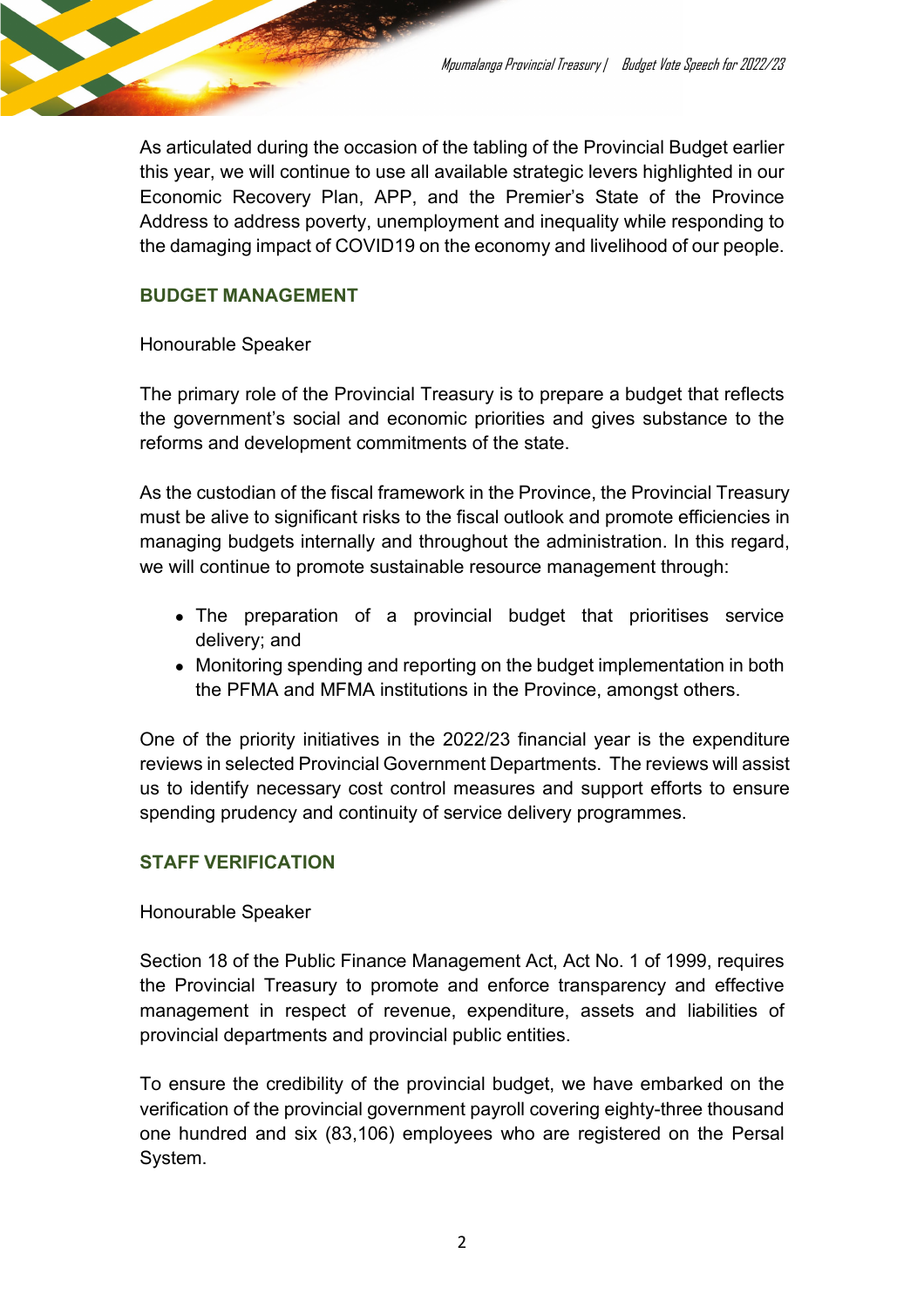The principal objective of this exercise is to ensure that public funds are paid to existing personnel who are contributing to the functioning of the state. This project is anticipated to be completed in the second quarter of 2022.

### *OWN REVENUE COLLECTION*

The Provincial revenue collection is critical to augment the service delivery programmes.

While the Provincial Revenue stream contributes 3.4 per cent of the total budget source in 2022/23, it is an important financing policy area with an excellent discretionary element that enables the government to respond to provincespecific service delivery needs.

The provincial own receipts are projected to increase from 1.9 billion in 2022/23 to R2 billion in 2023/24 as the province continues to implement the Revenue Enhancement strategies.

We call upon all revenue collecting departments such as the Departments of Health and Community Safety, Security and Liaison to strengthen controls and collect as much as possible to assist the provincial government to expand the reach of the service delivery programme.

We also like to appeal to our entities, Mpumalanga Economic Regulator and Mpumalanga Tourism and Parks Agency to work together and make it possible for tourists to enjoy the scenery and spend more in our facilities while promoting responsible gambling in the Province.

### **INFRASTRUCTURE DELIVERY SUPPORT**

One of the primary mechanisms of contributing to economic growth and improving the lived experience of the community is through investment in public infrastructure.

The Province has allocated **R14.1 billion** for new Infrastructure over the MTEF, of which **R9.01 billion** is earmarked to maintain existing public infrastructure. We are indeed taking care of our prized assets to increase their lifespan and to make a lasting impact on communities and the overall economy of the Province.

The Provincial Treasury has established a pool of industry experts to enhance the monitoring and oversight of the performance of construction projects to ensure value for money.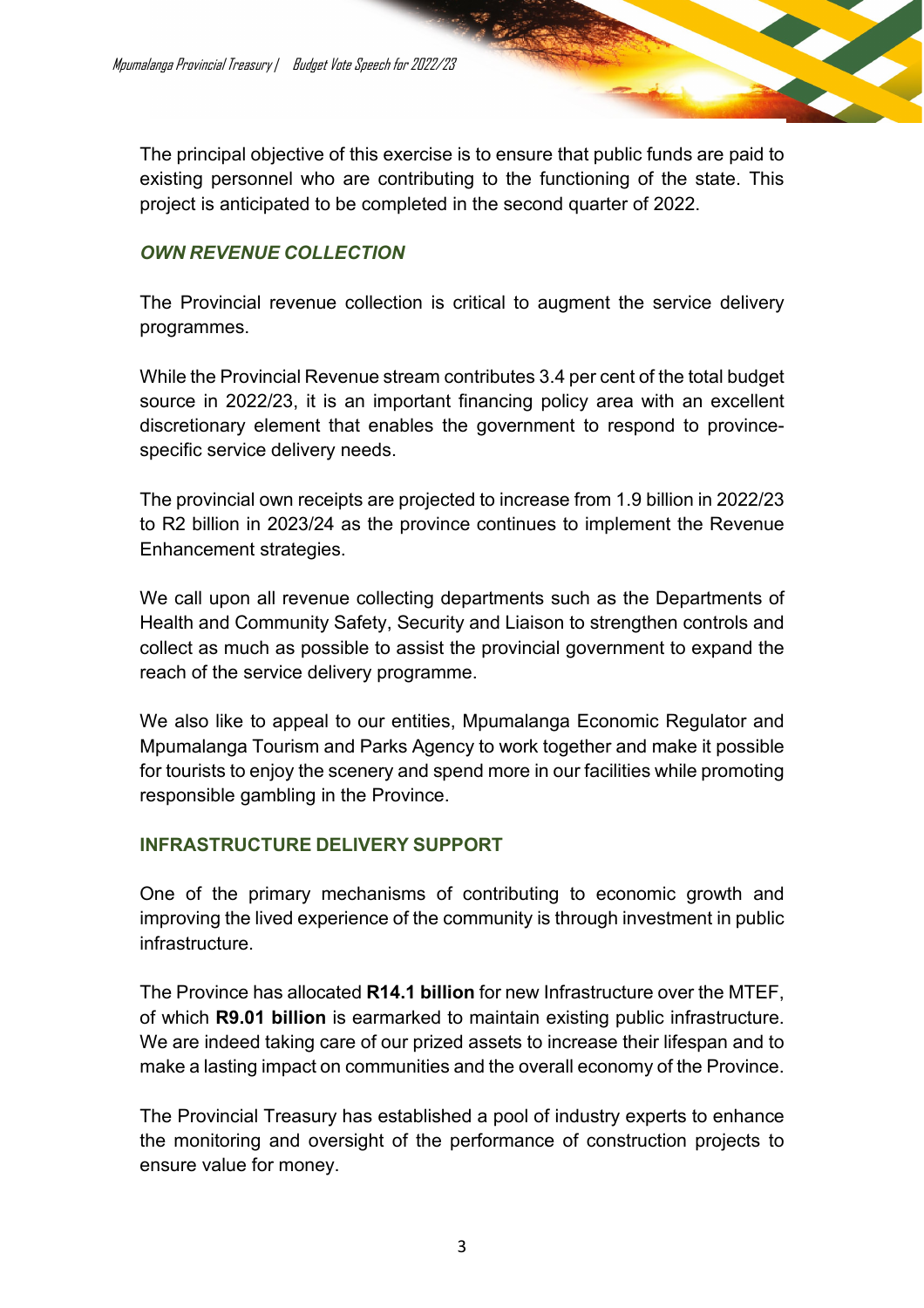### *Variation orders*

The management and implementation of variation orders in departments are an emerging risk to the fiscus, resulting in project overruns and a high cost of service delivery.

We urge all Accounting Officers to implement proper project management practices and procurement controls to prevent the likelihood of such occurrence in their institutions.

While the Treasury Regulations recognize that variation orders above a policydetermined threshold may only be submitted to the relevant treasury where good reasons exist – inadequate planning is not one of them.

All departments must ensure that projects are delivered within the approved timeframe, scope, and budget.

### **IMPROVING BUSINESS PROCESSES**

### Honourable Speaker

In order to streamline processes, and ensure efficiencies across the financial management portfolio, the Provincial Treasury initiated a business automation project, commencing with the introduction of electronic solutions for the compilation of financial statements; management of leave, and transacting and invoicing for services rendered.

### *Invoice system*

We have successfully introduced the Invoice Tracking System to track the invoices and payment status.

The system is fully functional and utilised by all the provincial departments. Suppliers are now able to submit their invoices electronically and track the status of their payments online while departments have a proper audit trail of the invoices submitted to ensure that they pay service providers within 30 days as regulated.

Provincial Treasury will continue conducting training and awareness to ensure that all the functionalities of the suppliers' portal are utilised and that all suppliers experience the efficiency of the system.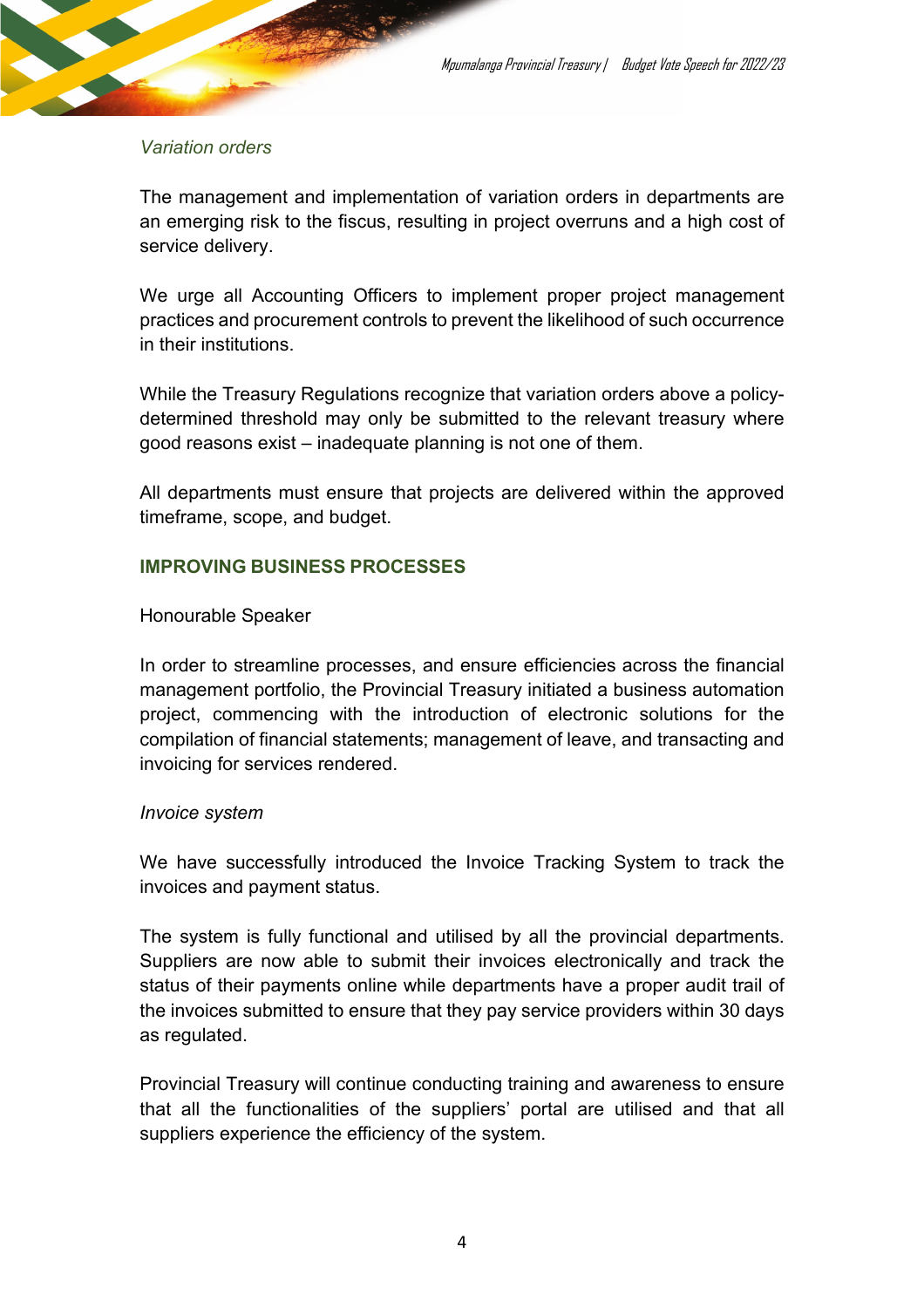### *Other sector-based digital systems*

To further continue with the business process automation project this year, R100 million is allocated mainly to support the Departments of Education and Health in implementing new technologies such as e-submission and electronic health record management systems, respectively. The latter is crucial to reducing the high legal claims caused by the lack of accessible, relevant, complete and real-time records of patients for management, among others.

### **SUPPLY CHAIN MANAGEMENT**

The Supply Chain Management (SCM) function is one of the conduits through which Government should achieve its service delivery and developmental objectives in a sustainable manner.

The SCM reforms that are currently being implemented seek to ensure that the government derive value through the public procurement processes while ensuring that the Constitutional values of fair, efficient, cost-effective, equitable and transparency are attained in the process of sourcing goods and services.

The Provincial Treasury will continue to embed transparency and integrity in the SCM value chain, and support initiatives that will enhance the public sector procurement system.

To this end, we will introduce probity audits for high-value and high-risk bids in the quest to assure the public of the integrity of the procurement value chain in the Provincial Administration.

The Provincial Treasury will also continue to explore other digital means to improve the efficiencies in the procurement value chain.

### **MUNICIPAL FINANCE SUPPORT**

The current state of finance in our municipalities requires us to focus on improving efficiencies throughout the local government system. There is a need for a concerted effort to improve billing systems and ensure full implementation of credit control measures to address municipal cash-flow challenges. The Provincial Treasury will align its strategies with the Local Government reform agenda, which aims to ensure:

- Financial sustainability through improved fiscal discipline and funded budgets;
- Improved management across the revenue value chain; and
- Financial and business reform through the *m*SCOA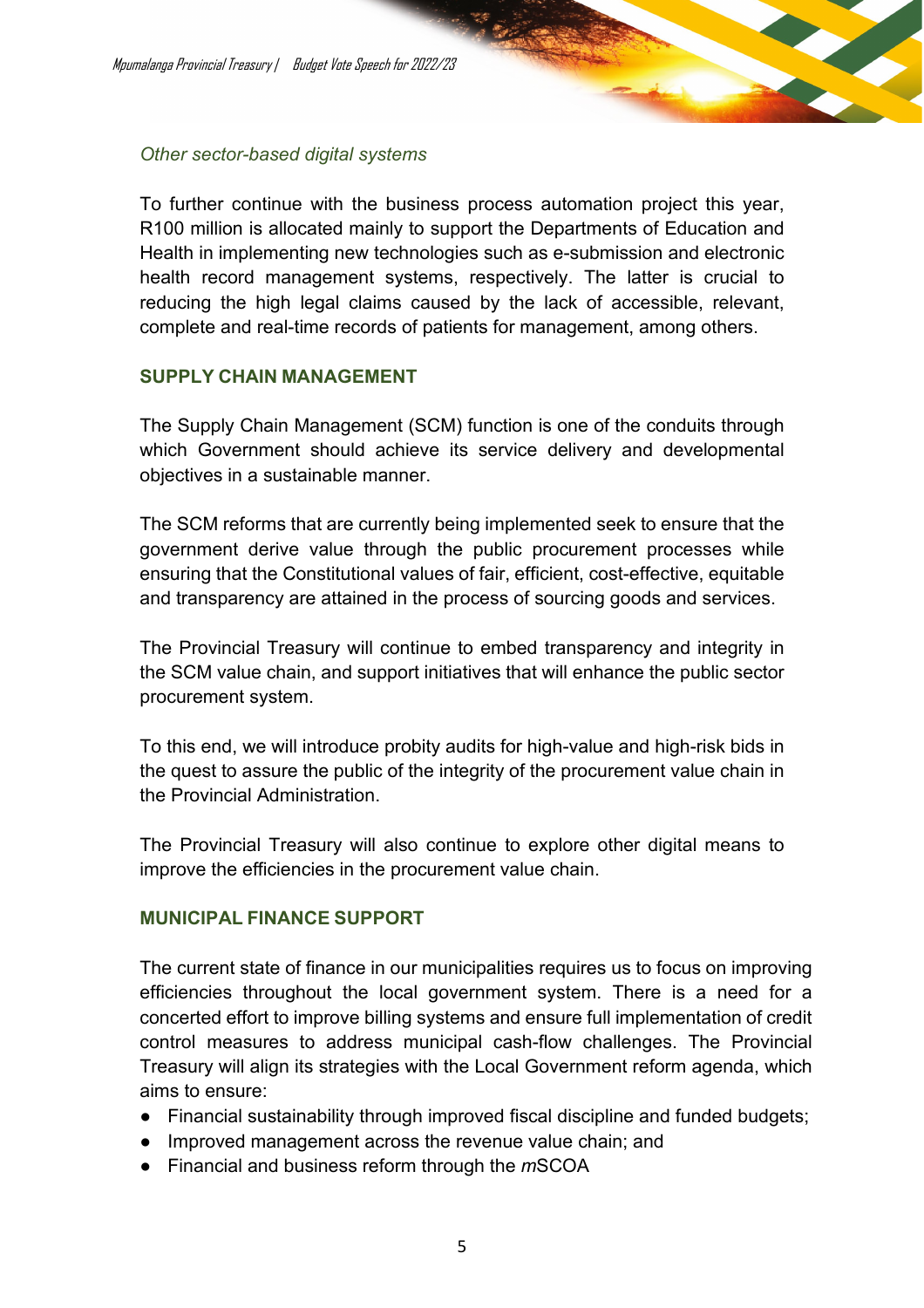### *Unfunded Budgets*

The unfunded budgets are the main reason for municipalities not being able to honour their financial obligations. We must be intolerant of this practice and take corrective action before it is too late.

The Provincial Treasury will continue to engage municipalities with a view to improving budget preparation and cash flow management through the mid-year budget and performance reviews; annual budget benchmark sessions, and the quarterly MUNIMEC meetings.

We want to caution municipalities once more that failure to adopt credible budgets will lead to the invocation of section 216 of the Constitution by withholding municipalities' equitable share until the municipality corrected this breach of financial management prescripts.

### *Bulk suppliers' debt*

The increase of outstanding debt towards bulk suppliers, of which Eskom is one, is a reflection of municipalities' challenges to generate sufficient income to honour their financial obligations.

Provincial Treasury is monitoring the payment of Eskom monthly current accounts by municipalities. Municipalities are urged to ring-fence electricity revenue and to pay all electricity revenue towards their Eskom accounts.

Working together with COGTA, District Municipalities and SALGA, we will assist municipalities to develop credible payment plans for their bulk debt and support them to implement an effective system of financial management and governance to ensure their financial sustainability and viability.

Municipalities will further be assisted to improve standard operating procedures in Supply Chain Management, Asset Management; Contract Management; revenue management and ensure that budgets meet the legislative requirements.

### **FINANCIAL GOVERNANCE**

Honourable Speaker

The Organisation for Economic Cooperation and Development (OECD) argues that "*without effective and inclusive public sector governance and institutions, development may be wasted and the prospects for economic transformation compromised"*.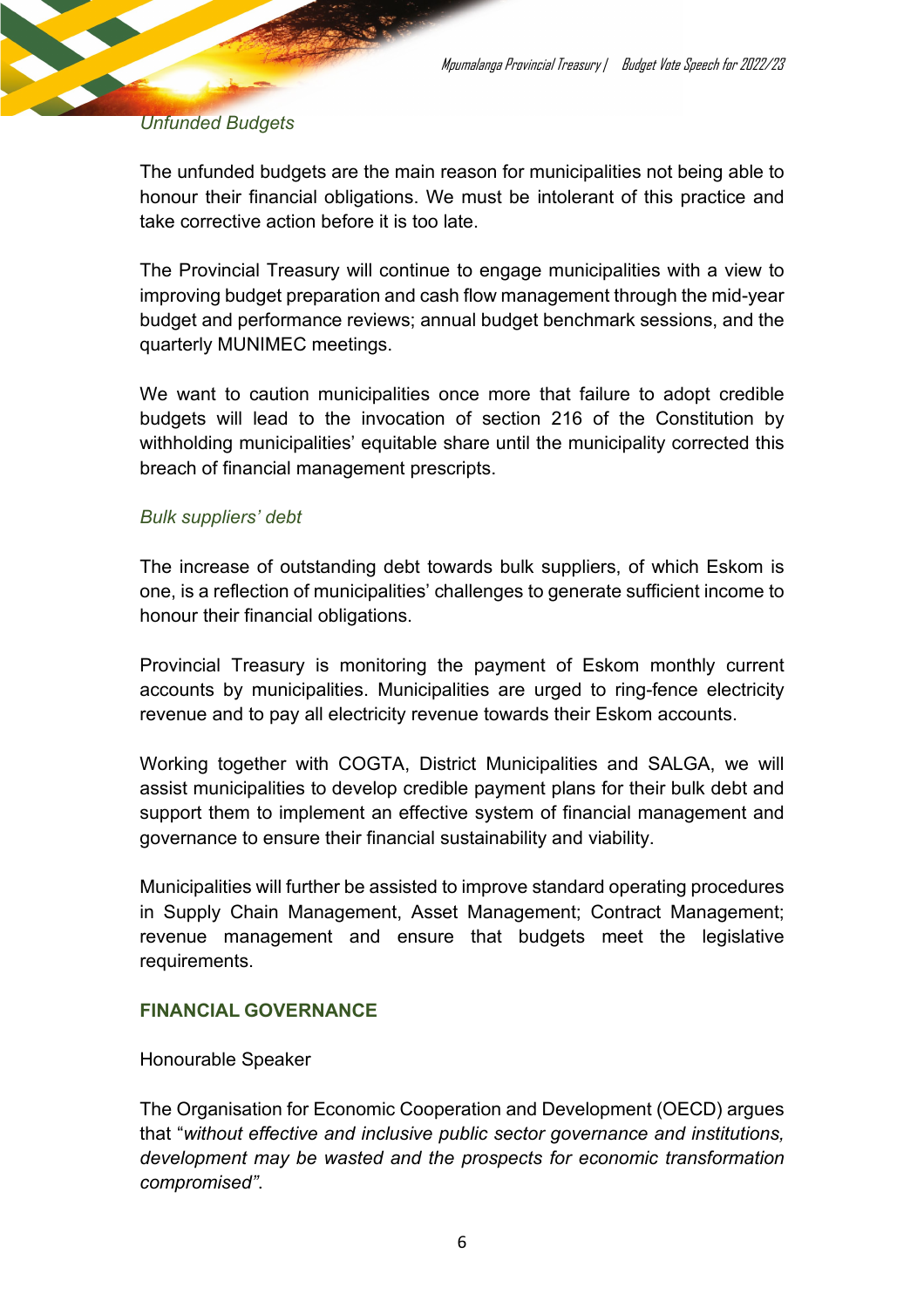To this end, the Provincial Treasury will continue to engage all the public sector institutions to entrench the value system of good governance and accountability as espoused in the Constitution and other enabling legislation.

Targeted support will be provided to assurance and governance structures to execute their legislated mandates effectively.

As part of the ongoing support, we will facilitate the development of audit improvement plans and provide quality assurance reviews to enable departments, public entities, and municipalities to address all qualifying matters in the audits of the provincial institutions.

We will further subject Internal Audit Plans for Departments, Entities and Municipalities to stringent reviews to ensure that high-risk areas identified are incorporated into the Internal Audit Plans.

There must be a realisation, though, that improving audit outcomes is the responsibility of all of us – Executive Authorities of departments and public entities, Municipal Councils, Accounting Officers, and governance structures.

We want to appeal to all governance and assurance structures to be steadfast in their assigned responsibilities by providing independent assessments and feedback on financial management and governance matters in all the institutions in the interest of the society.

### **CAPACITATING FINANCIAL ADMINISTRATION**

A capable developmental state requires effective and coordinated institutions with knowledgeable and skilled public servants who are committed to the public good. To give effect to this priority, the Provincial Treasury in partnership with sector stakeholders continues to implement professional certification Programmes targeting officials in the financial administration in all our departments, public entities, and municipalities.

Our partnership with the South Africa Institute of Professional Accountants (SAIPA) has resulted in 15 officials being accredited as Professional Accountants in the last financial year. To further build a pool of qualified and accredited finance practitioners and accelerate work experience programmes for youth in the Province, the Provincial Treasury has enrolled thirty (30) graduates in the Public Finance Learnership Development Programme for the 2022/2023 financial year.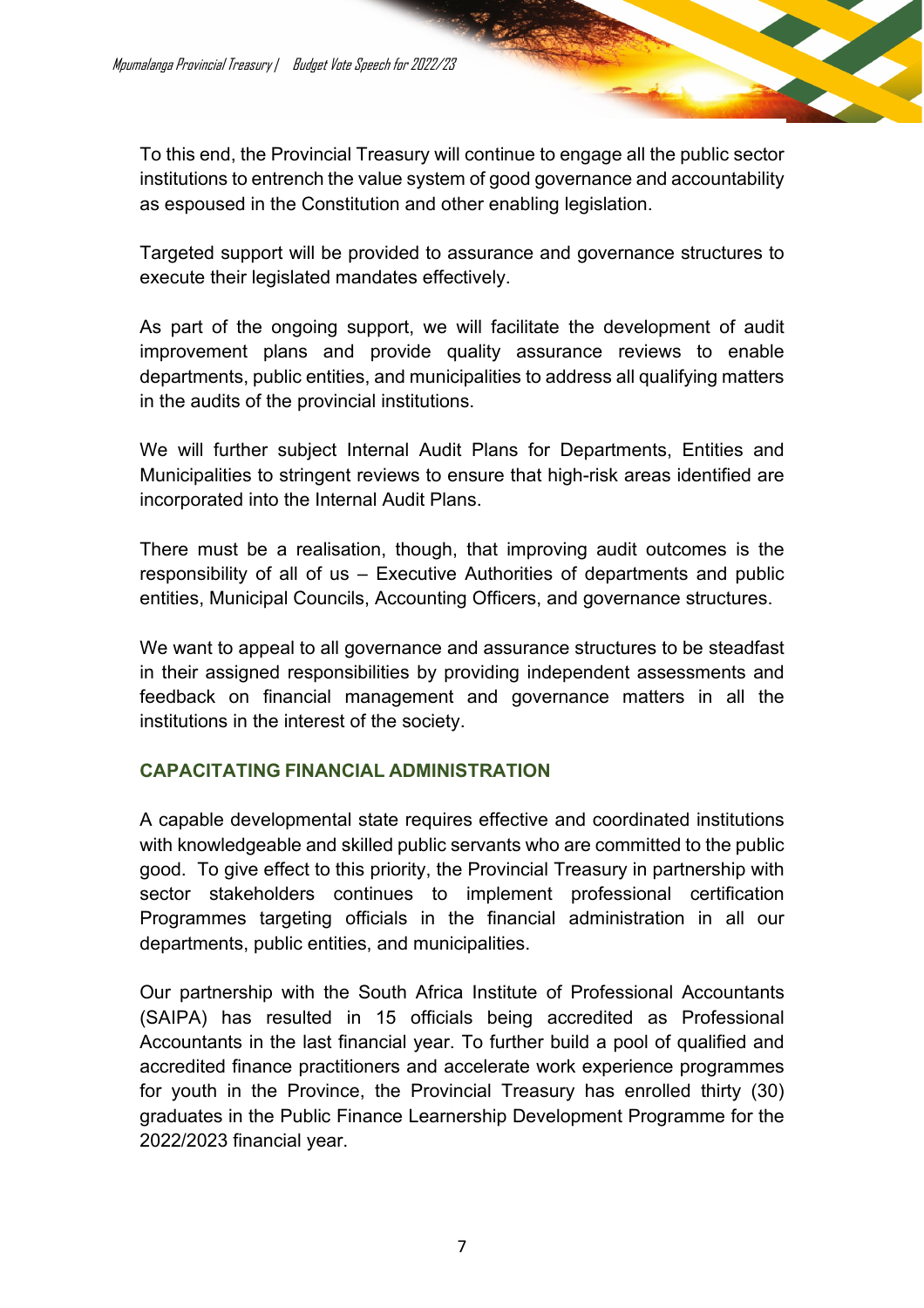### **ALLOCATION TO PROGRAMMES**

I will now highlight the allocation of budget to four programmes that will enable the implementation of the Provincial Treasury's priorities:

**Programme 1:** Administration is receiving **R127.8 million Programme 2:** Sustainable Resource Management is allocated **R93.1 million Programme 3:** Assets & Liabilities Management gets **R291.7 million Programme 4:** Financial Governance receives **R53.8 million**

The total budget appropriated to the Provincial Treasury for the 2022/23 financial year is Five Hundred and Sixty-Six million, Five Hundred and Forty-Eight Thousand Rand **(R566 548).**

We are confident that the resources allocated will continue to help us to ensure resource management, drive fiscal discipline and promote good governance in the Province.

### **CONCLUSION**

In conclusion, I wish to thank

- Honourable Premier **Refilwe Mtshweni-Tsipane** and the colleagues in the Executive Council for their invaluable support.
- Chairperson and Members of the Portfolio Committee for their constructive engagement on the annual performance plan.
- Head Official Ms **Gugu Mashiteng**, the management team and all officials of the Provincial Treasury for their continued support of my office and our work.

It is my pleasure to table the Budget of the Mpumalanga Provincial Treasury before the Provincial Legislature for consideration.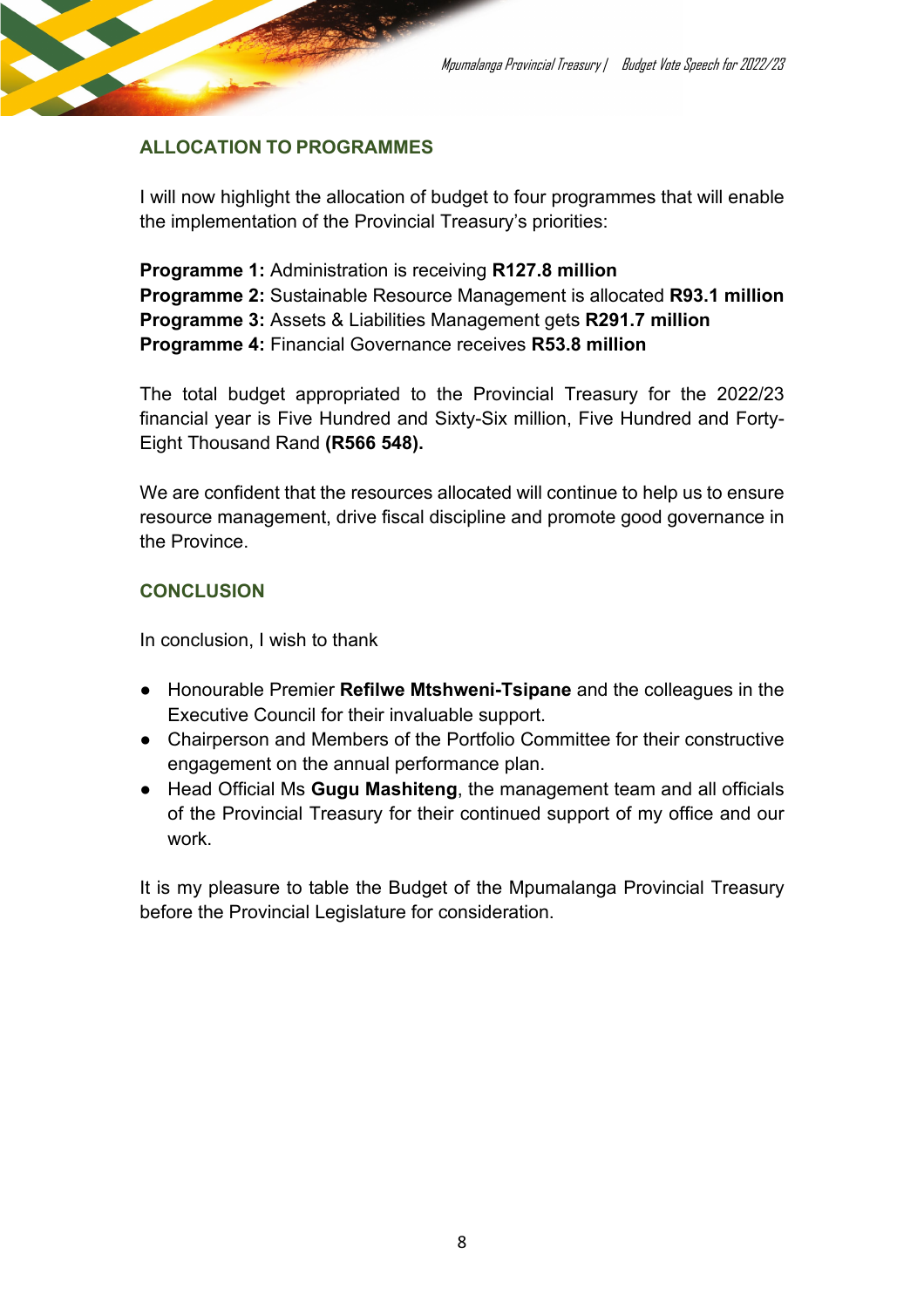Mpumalanga Provincial Treasury | Budget Vote Speech for 2022/23

## NOTES

| <u> 1989 - Johann Stein, mars ar breithinn ar chuid ann an t-</u>                                                     |  |  |
|-----------------------------------------------------------------------------------------------------------------------|--|--|
| <u> 1989 - Andrea Andrew Maria (h. 1989).</u>                                                                         |  |  |
| <u> 1989 - Andrea Santa Andrea Andrea Andrea Andrea Andrea Andrea Andrea Andrea Andrea Andrea Andrea Andrea Andr</u>  |  |  |
| <u> 1989 - Andrea Andrew Maria (h. 1989).</u>                                                                         |  |  |
| <u> 1989 - Jan Samuel Barbara, margaret a shekara 1980 - Shekara ta 1980 - Shekara ta 1980 - Shekara ta 1980 - Sh</u> |  |  |
| a se de la construcción de la construcción de la construcción de la construcción de la construcción de la cons        |  |  |
|                                                                                                                       |  |  |
| <u> 1989 - Andrea Andrew Maria (h. 1989).</u>                                                                         |  |  |
| <u> 1989 - Jan Samuel Barbara, margaret a shekara 1989 - Shekara ta 1989 - Shekara ta 1989 - Shekara ta 1980 - Sh</u> |  |  |
|                                                                                                                       |  |  |
|                                                                                                                       |  |  |
|                                                                                                                       |  |  |
|                                                                                                                       |  |  |
|                                                                                                                       |  |  |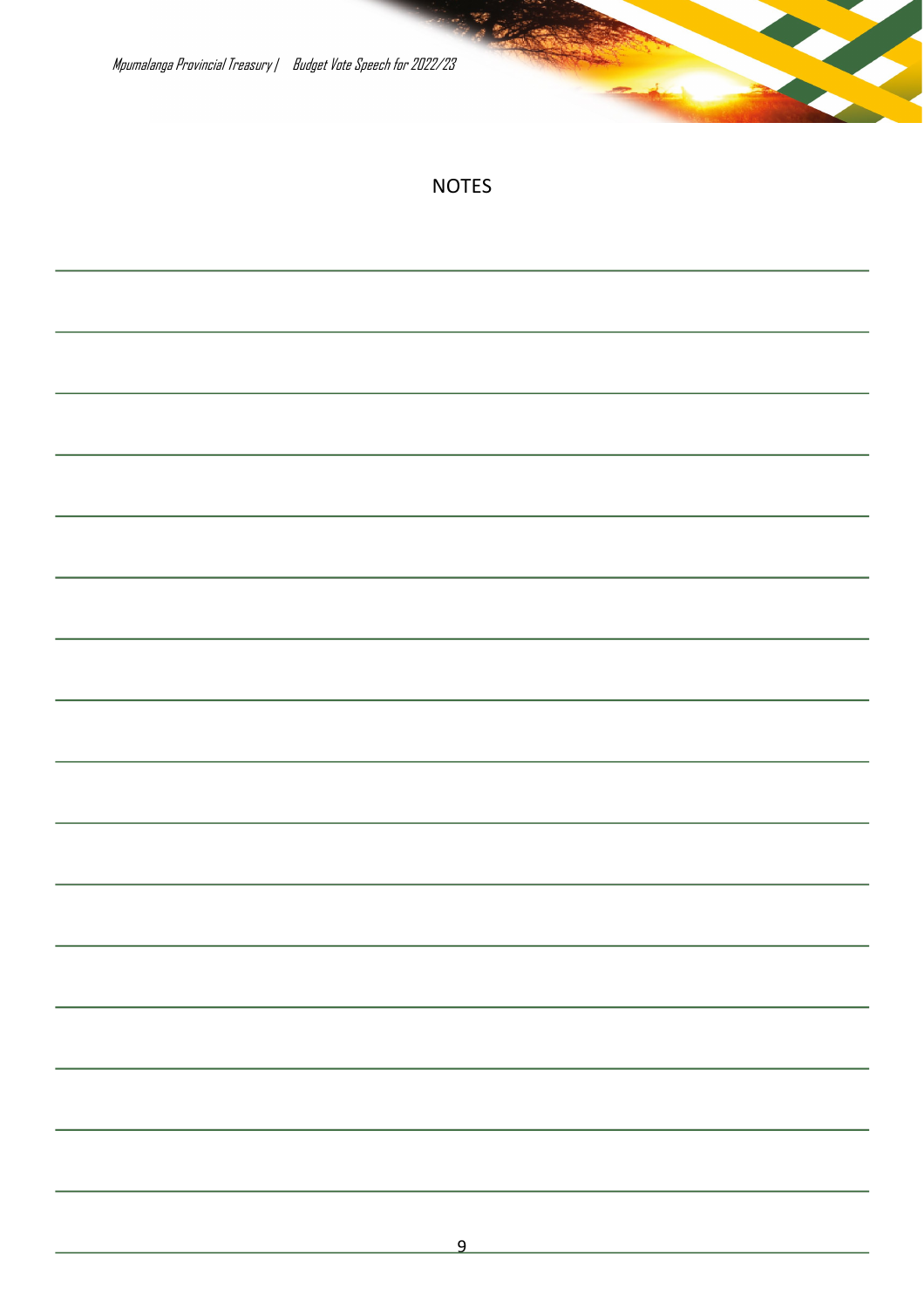|  | Mpumalanga Provincial Treasury   Budget Vote Speech for 2022/23 |  |
|--|-----------------------------------------------------------------|--|
|  | <b>NOTES</b>                                                    |  |
|  |                                                                 |  |
|  |                                                                 |  |
|  |                                                                 |  |
|  |                                                                 |  |
|  |                                                                 |  |
|  |                                                                 |  |
|  |                                                                 |  |
|  |                                                                 |  |
|  |                                                                 |  |
|  |                                                                 |  |